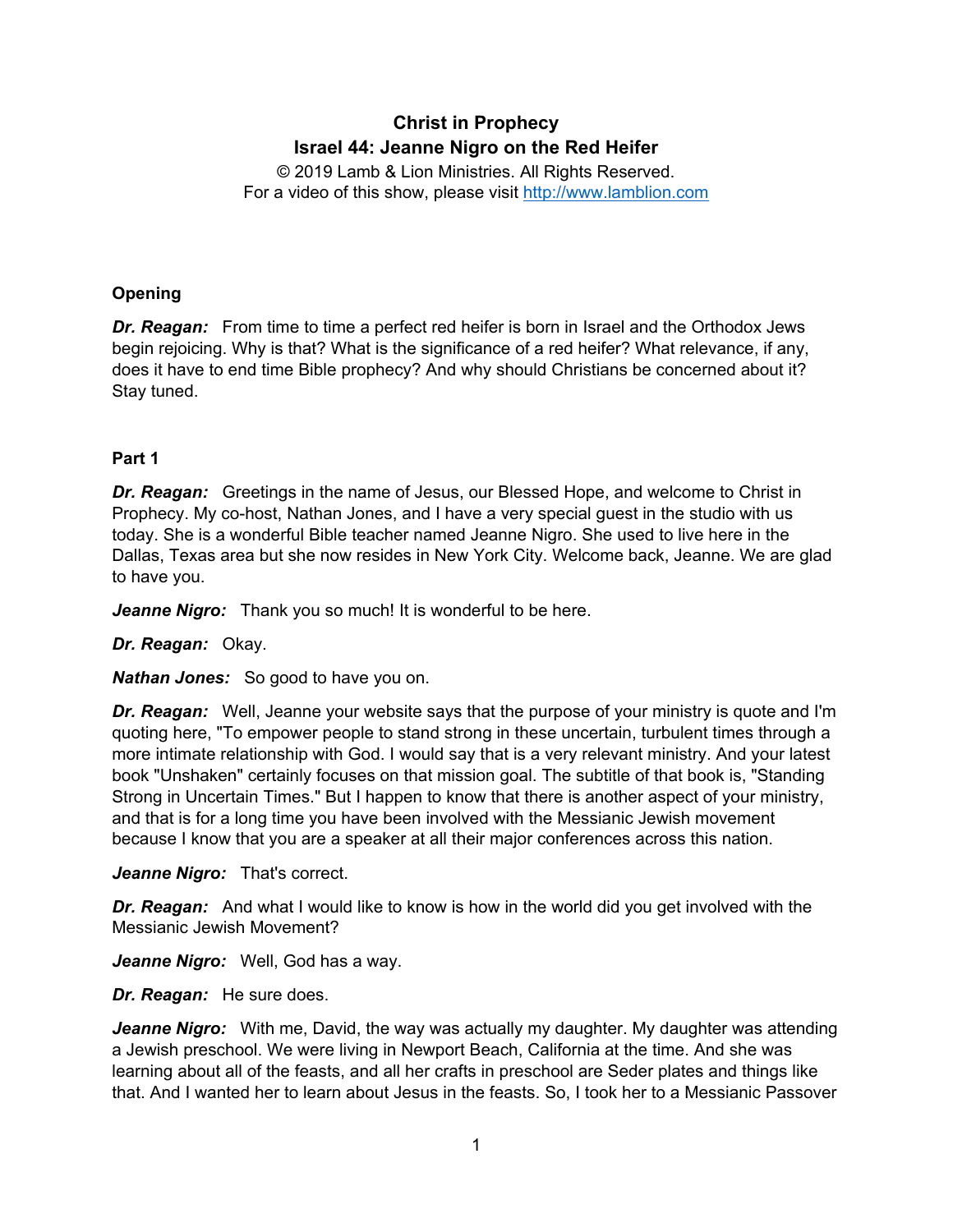Seder and she knew all the songs, she was only about three or four, but anyway through that the teaching that I heard at that Messianic Passover Seder I felt, David, like I was born again, again. It just increased my intimacy with Jesus so much, and gave me such an appreciation for what He had done for me. And how God is in all the details. And how He had this planned through everything pointed to Jesus throughout the entire Old Testament. And so, it was just an amazing experience for me. And so from that point on I started attending a Messianic congregation. And then learning about the Torah, and here we are.

*Dr. Reagan:* Well, it is a real compliment to you that the Messianic Jewish Movement has embraced you the way they have. And have you constantly speaking at their conferences because they don't do that much with outsiders.

Jeanne Nigro: Yeah. It took a little while but I think what I have to offer that is a little bit different is I always make everything very practical. So, for example I was teaching on healing strongholds of the heart prior to attending a Messianic congregation. And when I started studying the book of Leviticus, and Numbers I could see such a relationship between the truths of the Torah and healing, and real practical application, so I take these complex truths of the Torah, and make them very practical. And that is what we're going to do today.

*Dr. Reagan:* Alright. Nathan, how about us getting into the topic for today?

*Nathan Jones:* Yes, I would like to hear more about this red heifer. I'm reading through Numbers 19:1-10 and it talks about the need of a red heifer. You hear it when you read all the Jewish news, like you probably follow the Jewish news. And they're saying, "Hey, we need to get a red heifer." Why are the Jews so interested in getting what looks like a red cow?

Jeanne Nigro: Well, it's really tied to, for me I like to--the red heifer I can't speak enough about the red heifer, so you are going to have to time me because there is personal significance for us as believers in studying the red heifer. But then there is also very exciting prophetic significance. So, when we were talking about why I was teaching at the conferences and so forth I was sharing that I love to make the Torah very practical. And from what I've learned about the red heifer has made more of a difference in my life. Do you know every morning I start out my day focusing on the red heifer in my prayer time?

## *Nathan Jones:* Really?

*Jeanne Nigro:* And that helps me deal with stress, and fear, and insecurity, and everything. So, it is very, very practical because really the red heifer is a sacrifice. And everything you want to know about it is in Numbers 19. And it was a sacrifice that was required because of what is called corpse contamination. And so basically anyone who had ever, any time you had touched a corpse or been in the same place as a corpse, or you could have even walked over a grave or anything to do with death really.

*Dr. Reagan:* You could have walked in a hospital where a person died.

*Jeanne Nigro:* At any time, yeah, you become contaminated.

*Nathan Jones:* You are ceremonially unclean then?

*Jeanne Nigro:* You can't come into the temple, you can't go into God's manifest presence. Well why is that? Because God is so holy that anything to do with death would burn up. So it is really out of His grace, protection that you couldn't come into His presence and burn up. So, the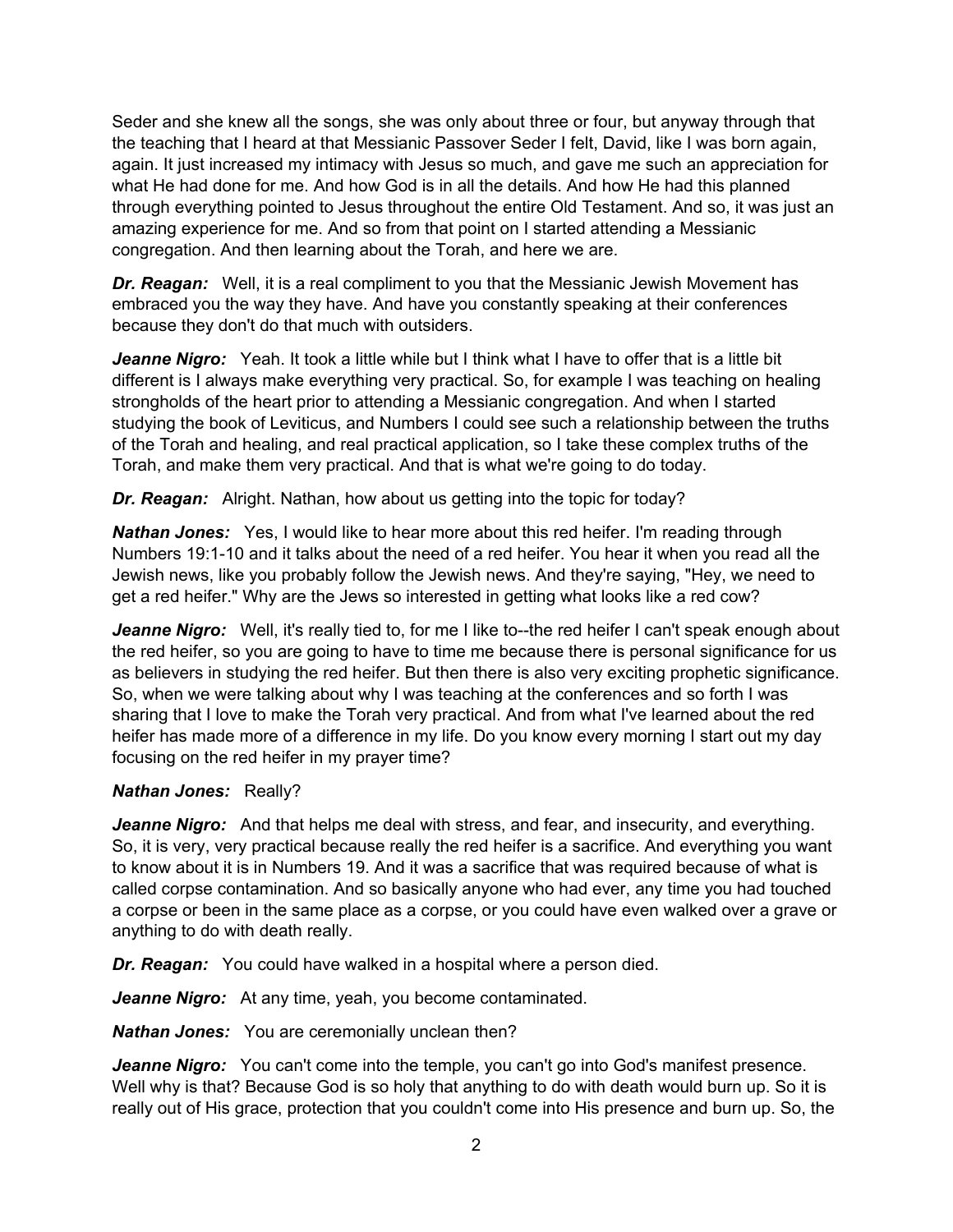only way that you can become clean, ritually clean, to be able to come into His presence in the temple or tabernacle is through this red heifer purification.

*Dr. Reagan:* What is that sprinkling with the ashes or water?

*Jeanne Nigro:* What they do is they take the red heifer, and the red heifer is the only sacrifice that was sacrificed outside of the temple, just like Jesus. So, it was on the Mount of Olives and there is amazing detail. The ritual that they had to go through is incredible.

*Nathan Jones:* Yeah, God Himself seemed to give quite a lot of detail about what was supposed to be done with the sacrifice of the heifer, and then the sprinkling of the ashes.

*Jeanne Nigro:* And what does that say about who God is? That He's so holy which is something we've forgotten about in these times. So, what is required is a certain way the priest has to slaughter the red heifer. And then they take the blood and they sprinkle it toward the tabernacle. And then the burn the red heifer. Bu within the red heifer as they're burning it they put scarlet wool, a lot of references to our sins made were as scarlet, yet they be white as snow. And cedar wood which has a lot of meaning with the cross, and with being incorruptible. And also hyssop which we know has a lot to do with Psalm 51 with purifying, and hyssop used at Passover. So, that is burned within the red heifer. And the ashes are mixed with pure water, living water, and there is a whole story about that that we could share a whole program on but how they would make sure that the person was pure.

*Dr. Reagan:* It's only a pinch of the ash was necessary.

*Jeanne Nigro:* Yeah, so they would take a little bit of the ashes, and with the pure water and sprinkle the person. The priest would sprinkle the person who was unclean on the third day, and the seventh day. So, it took seven days to be clean to go into--

*Dr. Reagan:* So, these ashes could last a long time.

**Jeanne Nigro:** A red heifer could be used for the entire nation of Israel. And that's how many ashes. And what was very, very interesting is that each person who was involved, each priest, or each person who was involved in the ceremony, or not really ceremony, but in the slaughtering and burning they became unclean. So, in the process of making someone clean, they became unclean.

*Nathan Jones:* Unclean, interesting.

*Jeanne Nigro:* And also for them to be even be able to do it, to even touch the red heifer, to start to be anywhere in that process they had to be clean, and this was an important point to remember as we start talking about prophecy, that the person who is slaughtering the red heifer, who is burning the red heifer and so forth, they have to be ritually clean.

*Nathan Jones:* Is that necessary then for temple worship?

*Jeanne Nigro:* Yes. I'm so glad you mentioned that. Because even for example even if they were to build the temple now, or they have a portable altar, they could probably do it really anywhere you know offer sacrifices even without being able to build the structure yet, they still can't offer the sacrifices because they are ritually unclean, because all of us have had contact you know if you've been in a hospital.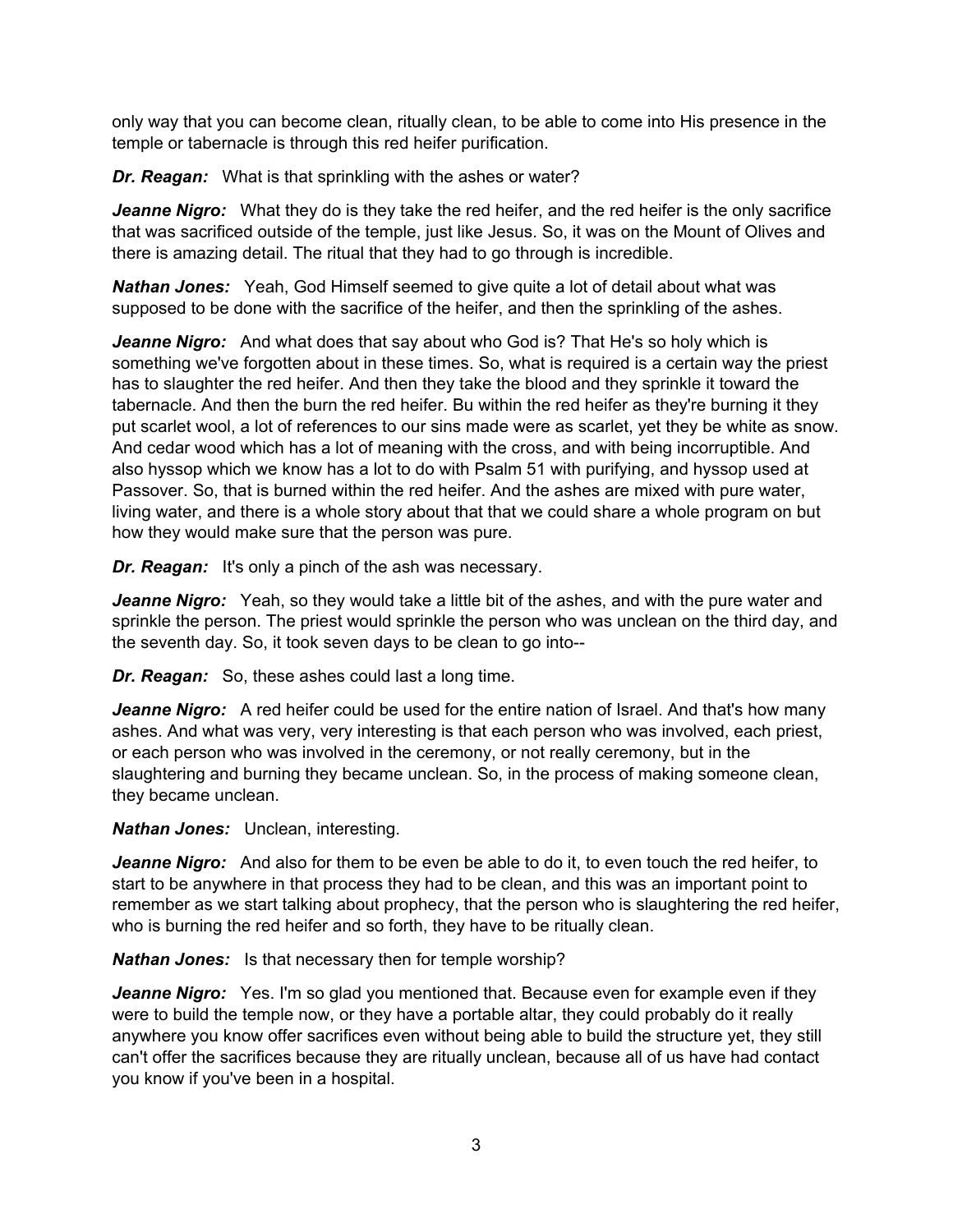*Dr. Reagan:* Well, what have the Jews done for 2,000 years without this ashes when then encounter a dead body? What do they do?

*Jeanne Nigro:* Well that's why when you look at it that way the entire nation of Israel, well the entire world is unclean ritually because we've all had contact. We've all walked over an area not even knowing if it is a grave or not, you know if somebody has ever been buried there. Or even a hospital where people have died. Or we've been in a funeral home, you know whatever, we've been around. And it was something that was contaminating as well. So even if you hadn't gone, say that I didn't actually go into a room that had a dead body, but you did, and I touched you I would become unclean because you were contaminating. So, it was all that to say this, I always go back to what does that say about who God is, and how He sees you? Well, the fact that He required all of this ritual, and all of these details, and everything had to be so perfect because nothing to do with death could come in His presence. It tells you how holy He is. And then it tells us well that same God in the form of Jesus that nothing was more defiling than death, and required all of this red heifer. That same God would become a corpse, become defiling, become unclean. Jesus would become unclean, become a corpse for you. That has healed my heart of so many strongholds of being unwanted. When I get up in the morning I focus on that because what do I have to fear? What do I have to stress? When I'm so wanted that God loved me so much. That He desired me so much, intimate relationship with me so much that He would become there is nothing more defiling. I think when we realize how defiling death was, otherwise we get a little bit flippant, oh Jesus died for me. But we don't realize how--

*Nathan Jones:* Yeah, we don't wash ourselves after going to a funeral.

*Jeanne Nigro:* --defiling death was, that He would do that for us. And so again as we studied the Torah in the Old Testament we get such a deeper appreciation for how much Jesus sacrificed for us. And how intensely He desired us, and that brings healing too. We all have you know lies we believe about ourselves in our heart, and areas that need healing and so forth. And we all need help dealing with the uncertainties of today. So this helps us to be unshaken to have that intimacy with God and to see how much He loves us. And the red heifer really screams that out to me, and I hope to you too.

*Nathan Jones:* Well, something that you were teaching about symbols, and your video which is great about the red heifer, it's super unique, right? I mean you can't just go to the farm and pick a red heifer out, they are uber rare, right?

*Jeanne Nigro:* Well, there have only been since Moses, Moses had the first red heifer, nine red heifers since Moses.

*Nathan Jones:* Nine, in what over 1,000 years?

*Jeanne Nigro:* 5,000 years.

*Dr. Reagan:* That was from Moses to the destruction of the Temple.

*Jeanne Nigro:* And until now because there hasn't been, there's not been a red heifer since the temple.

*Dr. Reagan:* Well, but they really haven't been looking for one because they didn't have a temple.

*Jeanne Nigro:* Well, but they've been working to--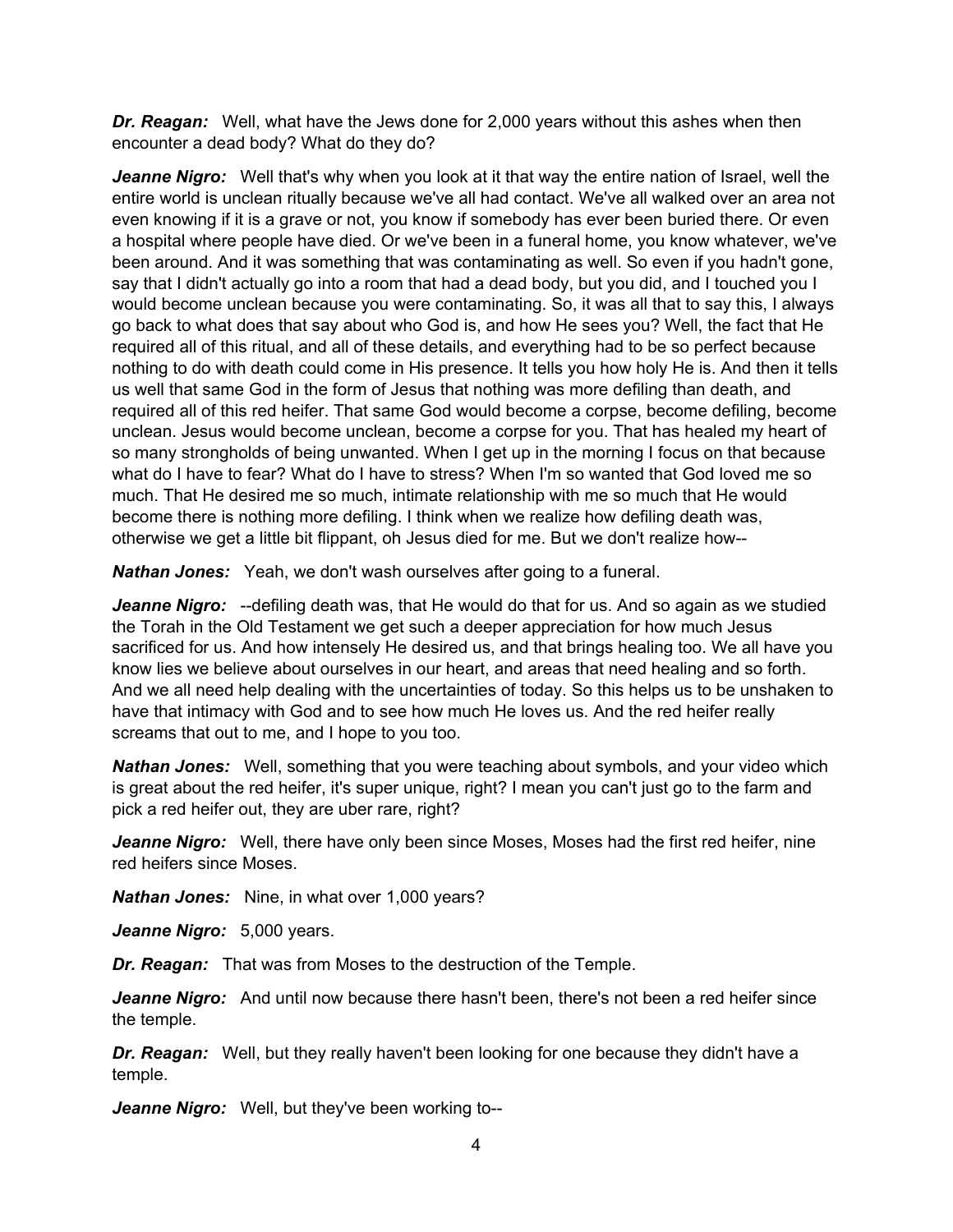*Nathan Jones:* Yeah, they seem to be really interested in finding one now.

*Dr. Reagan:* Only in recent years it seems to me they've been looking for one, and they found one, you know from time to time. But it has to be about two years old, and by that time it has some hairs that are not red.

*Jeanne Nigro:* Oh it has to be perfect.

*Nathan Jones:* Yeah, what is the detail? Like what makes it so uber rare?

*Jeanne Nigro:* You know it has to be, there can be no more than two hairs on it that are not red.

*Nathan Jones:* So totally.

*Jeanne Nigro:* It has to be perfect. Never been pregnant. Never worked. And you know what includes work? Never even been leaned on. Because if you leaned on a red heifer that would imply it was holding you up, and it did work. So, and it has to be at least two years old. So, the one that was born in August, actually the last one that was born they really think like this is the one is was August 28th of 2018, is perfect. But they had to actually for this one bring in an embryo from outside of Israel and implant into a cow in Israel.

*Dr. Reagan:* I've seen pictures of the Orthodox with magnifying glasses.

*Jeanne Nigro:* Looking for those two hairs, or more than two hairs, yeah.

**Nathan Jones:** So they've been genetically trying to breed it since they can't seem to find them in nature?

*Jeanne Nigro:* Yeah, they can't bring in livestock into Israel so they bring in the embryo that way, and implant it into a cow there.

*Dr. Reagan:* Well I want to pause here for a moment. And when we come back I want to take a look at why any of this relevant to a Christian.

## **Part 2**

*Nathan Jones:* Welcome back to Christ in Prophecy and our discussion with Jeanne Nigro about the Jewish search for a perfect red heifer. Well Jeanne, the Jews are all looking for a red heifer what does that mean to Christians?

*Dr. Reagan:* And before you answer that I want to interject something to help you define your answer. You made a comment in the first half of this program that really disturbed me and the comment was the whole world is ceremonially unclean. I'm not because I've been cleansed by the blood of Jesus. I don't think that comment refers to Christians.

*Jeanne Nigro:* I'm glad you mentioned that David, because that is important to think about because that is the Jewish perspective that the entire world is unclean ritually. And what I actually read was their belief that the red heifer is basically like the salvation of the world, will cleanse the entire world. That impurity is because of being passed down from the sins of the golden calf, the time of Moses. That's what I love. I mean I talked a little bit about how with the red heifer sacrifice tells us about how God sees us, and how we apply that personally. But then I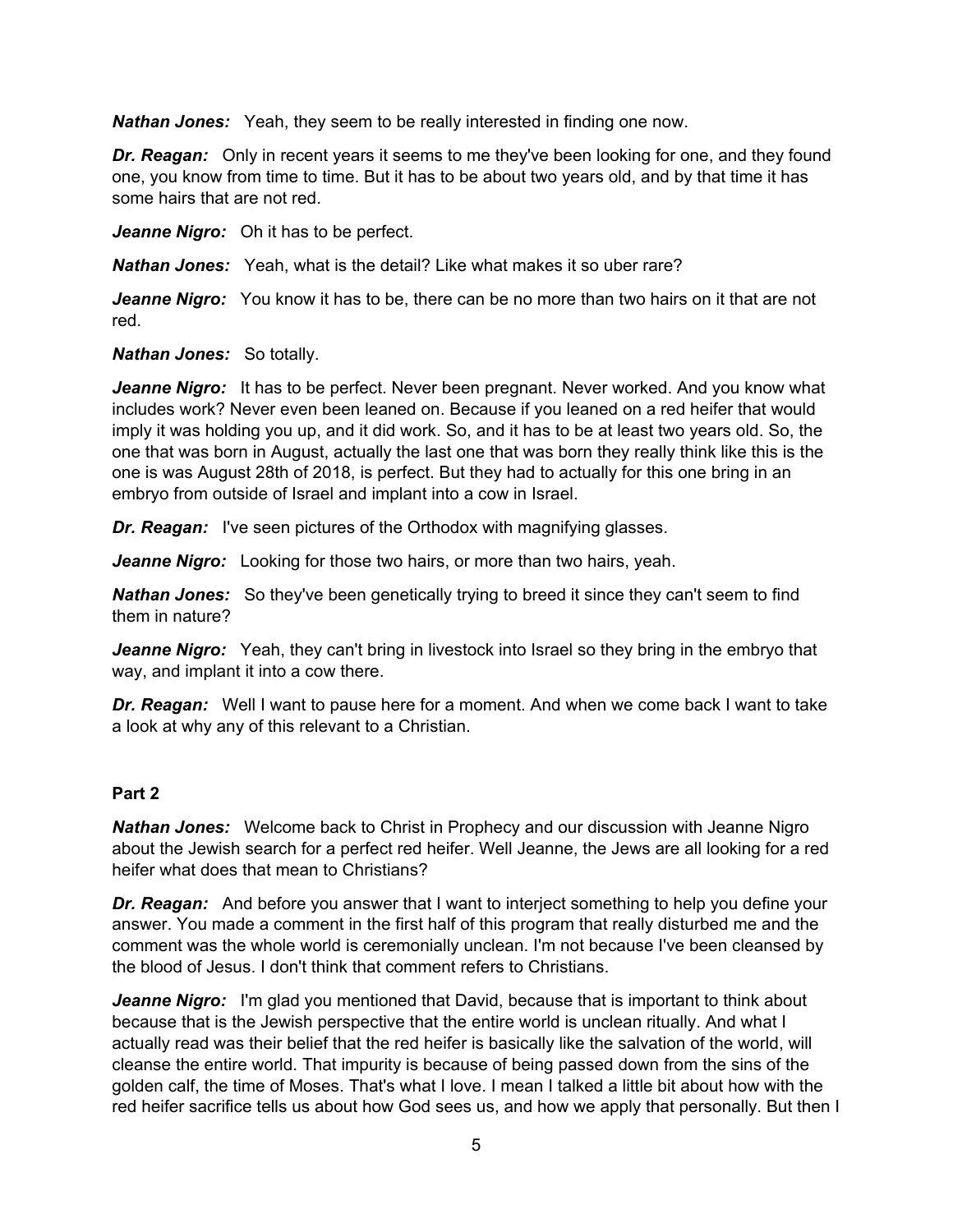also think it's so critical that we wake up to deception that is going on in Israel. Because what happens is I think sometimes we as believers think, "Well, whatever Israel is doing is good. We need to support Israel." And we need to have God's heart for Israel, but that includes not just the land of Israel, but the people of Israel. So, we need to have a heart, and be aware of how they're being deceived, and not be deceived ourselves. To support things that are going to cause them to I believe follow the Antichrist instead of Yeshua.

*Dr. Reagan:* Well, I'm glad you clarified that because I did not know that they thought this applied to Gentiles as well as Jews. I thought this was something they thought only applied to the Jewish people.

*Jeanne Nigro:* Well, no one can come into the temple. No one can sacrifice. No one can really have access to God.

*Dr. Reagan:* Oh, I see, yeah.

*Jeanne Nigro:* If they're in that state. And that is an important thing to remember too is that when we say Yeshua, or Jesus we think of He is the one who brings eternal life, He is the one who brings relationship with God. However, to a Jewish Orthodox person that's why they want the temple so badly because they believe the temple is what will bring relationship with God. The temple is what will bring eternal life.

*Dr. Reagan:* And that's a real deception.

*Jeanne Nigro:* The temple solves world problems. The temple bring peace. So, whenever you have the word Yeshua replace it for temple and that's what they believe. And you can see how that would block them from receiving Yeshua, Jesus as their Messiah. And we shouldn't be supporting something that will block that.

*Dr. Reagan:* Well, I often make the point that God has perfect will, and He has permissive will. His perfect will is everyone be saved. That is His perfect will. But His permissive will is He allows those to be lost who don't put their faith in Yeshua as their Messiah. And the same thing is true with the temple, God's perfect will for the Jewish people is that they accept Yeshua as their Messiah. But in His permissive will He is going to allow them to rebuild that temple, but that is in His permissive will. And Christians get so deceived when fund raisers come over here and go to the big churches and raise money from Christians to rebuild the temple.

*Jeanne Nigro:* That's exactly right.

*Nathan Jones:* And this third temple is not going to be a blessed temple, it is going to be the Antichrist temple.

Jeanne Nigro: That's what I call it.

*Nathan Jones:* That is where his capital of his religion will be eventually, right?

**Jeanne Nigro:** It is the Antichrist temple. So, we think about the red heifer, well did you know that there's an association with the red heifer, the tenth red heifer will accomplish the Messiah, according to Rambam, and they follow Rambam who did commentaries on the Talmud and the Mishnah, and Torah, and so forth, he wrote the Mishneh Torah. So, we've got to be aware that when we see these things go viral on social media, like I've seen the videos of the portable altar, and everyone is like, "Yay, this means Jesus is coming back." This means the Antichrist is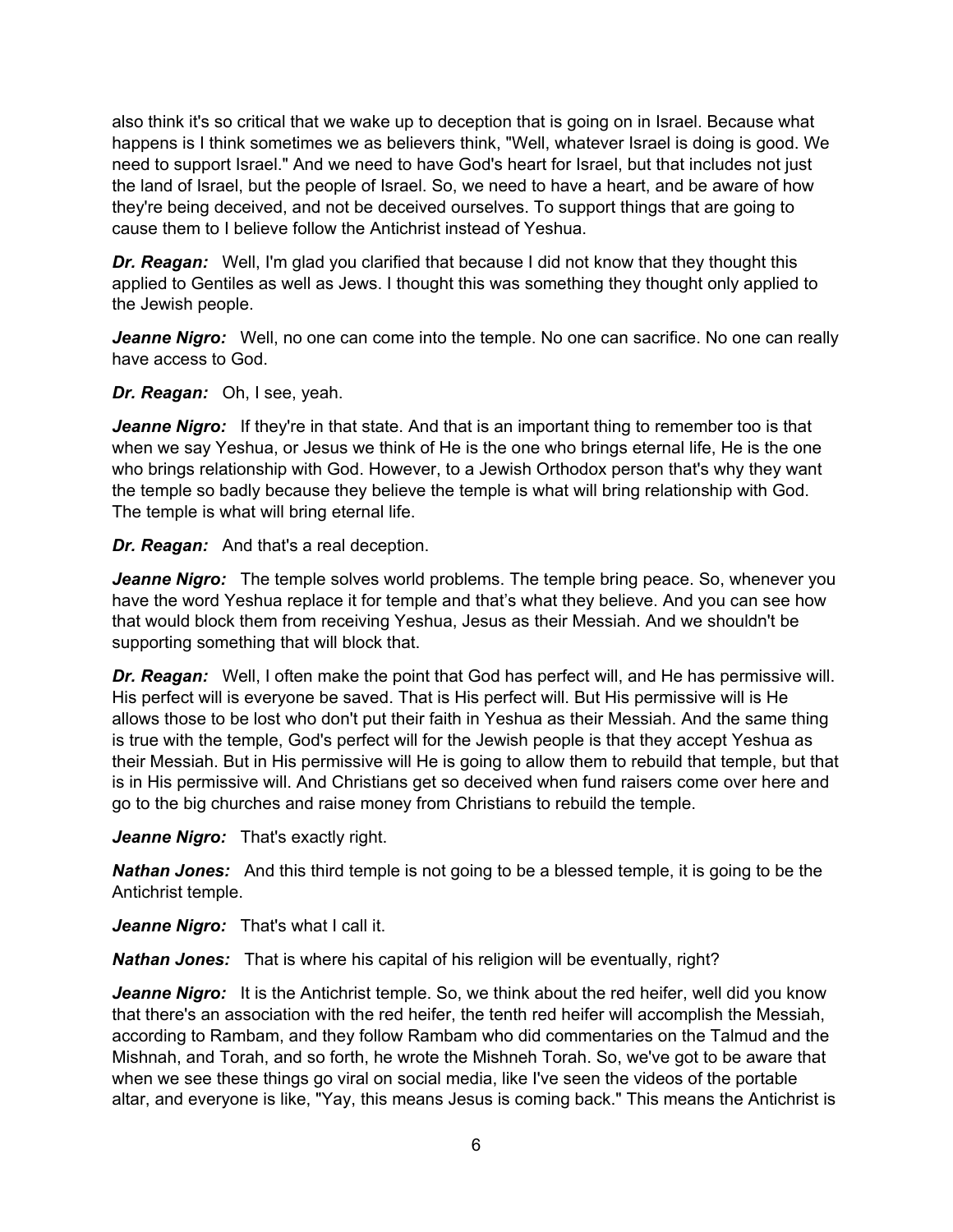close. And when they see pictures of the red heifer being born it goes viral, and people emailing it and sharing it.

*Nathan Jones:* Most like supporting the red heifer is to bring the Second Coming?

*Jeanne Nigro:* Yes, this means the temple. This means Jesus. No, this means the Antichrist. This means deception. So I want to change the name of ministry from Jeanne Nigro Ministries to Deception Busters, because I am ready to bust deception because we are being deceived. And also if you think about it we are to be lights to our Jewish friends and to Israel. And so we need to wake them up to this deception as well. And that is an important part of our role is to have, when we have God's heart toward Israel. Again, it's not just the land of Israel, or the state of the nation, our heart needs to be for the Jewish people.

## *Nathan Jones:* Yes.

**Jeanne Nigro:** And if anything is standing in the way of them receiving Jesus as the Messiah we need to be aware of that and not be supporting it, and be able to in a loving way let them know that hey we have had nine red heifers, the fact that this might be a tenth red heifer. When I read that I thought, "Oh, my goodness. It's happening." You know the third temple of the Antichrist, the deception.

*Nathan Jones:* Nothing will stop it, right? No matter what the Jews will eventually get the red heifer. They will purify a newly rebuilt temple.

*Jeanne Nigro:* Well, in fact this is really interesting to me, I hopefully to you too. You know as I mentioned earlier in the program you have to be ritually pure in order to be the priest who slaughters and burns the red heifer. But there is no one who is ritually pure because the only way to be ritually pure is by the ashes of a red heifer. Well, there are no ashes, right? So, it is really interesting because there are searches going on looking for Moses' ashes because they believe they will find them somewhere. Now, I don't know if they will have a post-it on it that says, "These are Moses' red heifer ashes." But how are they going to know they are actually the one? But what I, and there are many other things that I could share if we had more time, but there are all these different efforts to find a way to kind of get around that. And you know what I think in the end it is going to be deception again because one of the ways is Moses was the first one to offer the red heifer sacrifice that God commanded him to do. So they believe that when the one like Moses comes, that he would have that same authority in a sense even though he's not ritually pure. So the Messiah is to be the one just like Moses, and the Messiah brings on the tenth red heifer. Messiah is also associated with building the third temple. So, I think that--and whoever is the Antichrist they will be deceived into thinking that will be the person who has the ability to sacrifice the red heifer even though they are not ritually pure because they are the one like Moses.

**Dr. Reagan:** Well, let's bring this home now to Christians. I learned a long time ago that just about everything in the Old Testament is a symbolic indicator of the Messiah to come and represents the Messiah in some way. Would this be true of the red heifer?

#### *Jeanne Nigro:* Definitely.

*Dr. Reagan:* Alright, talk about that now.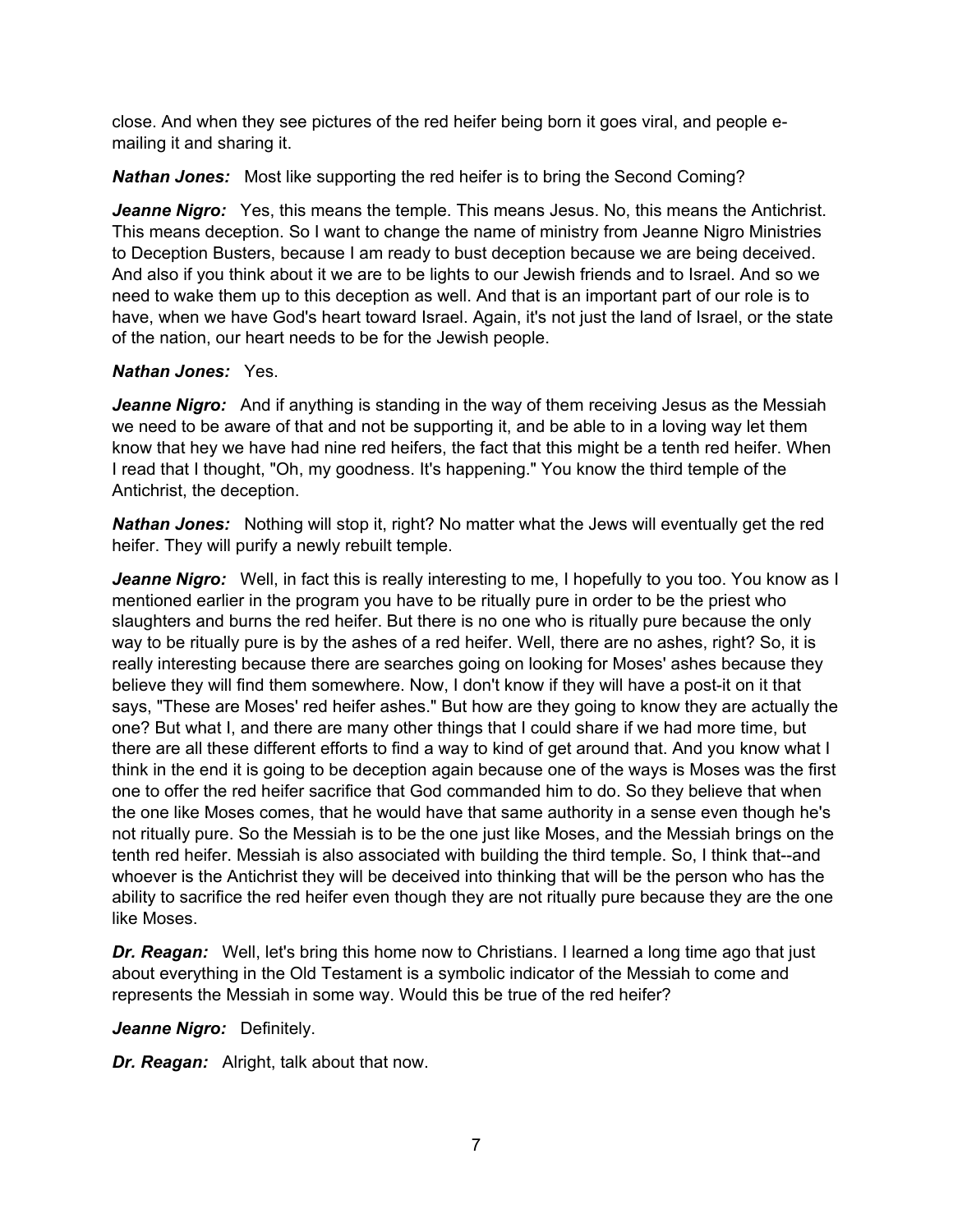*Jeanne Nigro:* It reminded me, I love teaching Passover Seders and that reminded me of how there is so much symbolism to a Passover lamb, and the same thing is true that is why this is so exciting because it is the same thing is true with the red heifer.

## *Dr. Reagan:* Lead us through that.

*Jeanne Nigro:* You know it's the only sacrifice that was outside of the temple, all of the other sacrifices are, as Jesus was, it was on the Mount of Olives. We have those three elements that all point to Jesus that are burned within the red heifer, the cedar wood, so many links to the cross, and the red and the blood. And this theme of it is the blood that purifies, it is the blood that purifies. And again with Jesus there is the hyssop as white as snow, the scarlet wool. Nothing can change something that's been red wool other than a miraculous, divine, we are made white as snow, just like our sins, nothing can make them white as snow except for Jesus blood. So there's those aspects of it. And then also the aspect that the one who offered the red heifer, they in the process of doing something to make someone clean, they became unclean. It's called the paradox of the red heifer. And when I was reading about it the Orthodox call it a "hok" because they feel it is unexplainable. But I said this is completely explainable in my eyes. This is not a "hok" this is something that I can clearly see. Jesus is that same paradox, in the process of Jesus making us clean.

*Dr. Reagan:* All the sins put upon Jesus.

*Jeanne Nigro:* He became unclean.

*Dr. Reagan:* Yes.

*Jeanne Nigro:* He took on death.

*Dr. Reagan:* So we could be clean.

*Jeanne Nigro:* Nothing could be more defiling, or contaminating, and He would do that for us.

*Nathan Jones:* Isn't it amazing that God would hundreds of years before Christ came create a symbol that would point to Jesus Christ in so many details?

*Jeanne Nigro:* And that helps me today to be unshaken because I think this is a God who nothing is a coincidence, nothing is a surprise to Him. He had the redemptive plan for Jesus laid out from the beginning of time, and He was continually revealing it. He is not a God who hides. Sometimes you think, you know He won't tell. Well, He's not a God who hides. He wants to reveal. He wants to draw us into intimacy with Him. And so, that He would have that plan from the beginning. He has a plan for your life too. You know we don't always see it. We don't see Him working behind the scenes. But just like with you, you know the red heifer, the Passover lamb, everything pointed to Jesus, everything revealing Jesus. It shows me that He is into the details, and He is into the details of my life too. He cares about every single detail of our life, nothing is insignificant to Him, or a coincidence. Just like in His Word we see wow, there is nothing insignificant or a coincidence about this red heifer.

## *Nathan Jones:* Not at all.

*Jeanne Nigro:* It is revealing something about Jesus. And what kind of God that we have. And the fact that also out of His, I think out of His grace, He commanded this because He wanted people to be able to come into His presence without burning up. So, He was always providing a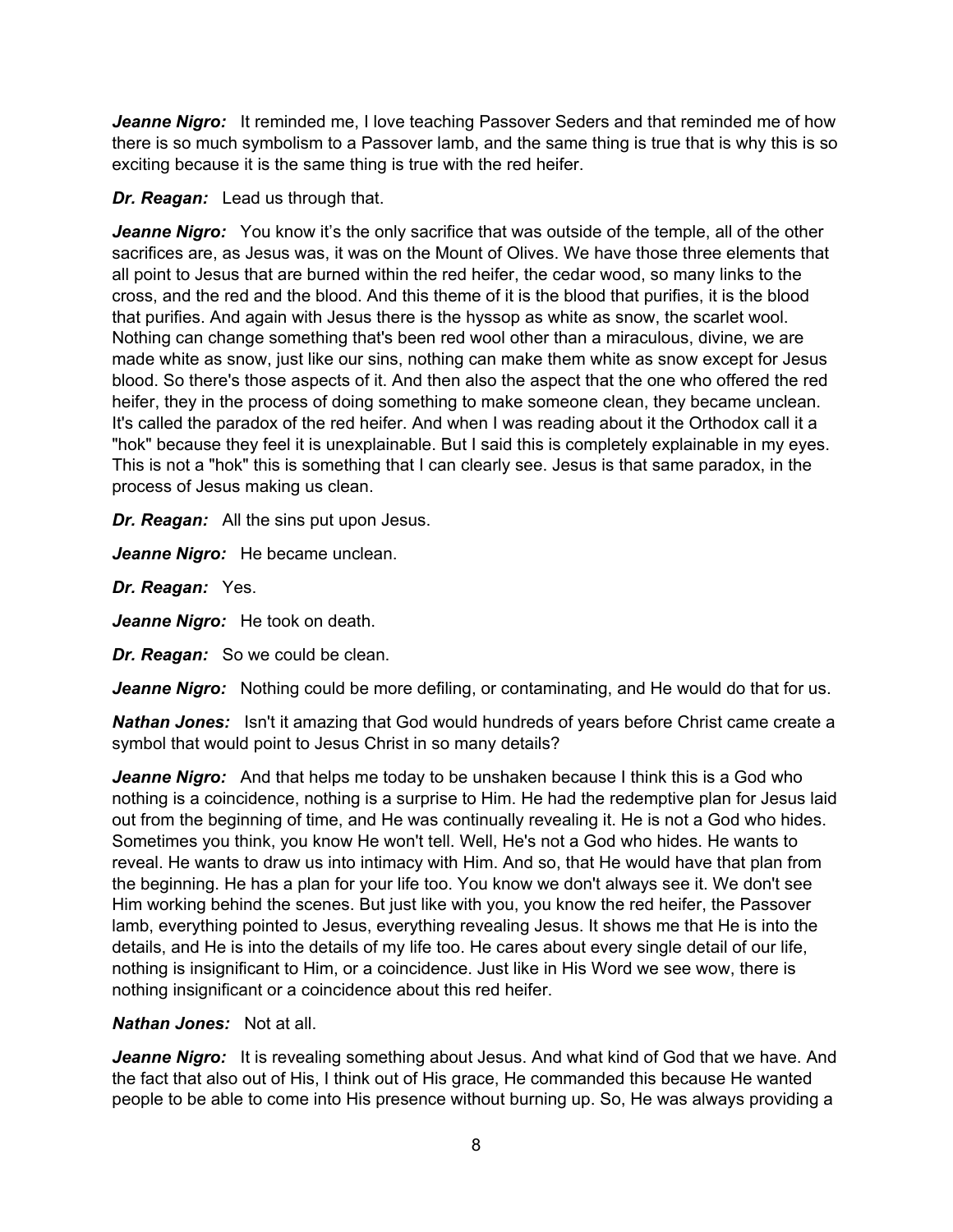way for us to draw near to Him. And He did that with Jesus and He continues to do that every day in our life. He is the God who desires intimacy with us. And also but at the same time He's a God who requires it in His terms, in His terms. And I think we need to remember that in these days when deception is telling us that there are many ways to God, and Allah is the same as God. We need to remember, He desires intimacy with us, and we have a relationship with Him, but it's on His terms. He's holy too.

*Dr. Reagan:* The last time you were with us you were talking about the temples. And you pointed out there are two future temples. One will be the Tribulation Temple, the other the Millennial Temple.

# *Jeanne Nigro:* Yes.

*Dr. Reagan:* The Tribulation Temple is in God's permissive will, it's not--He wants people to turn to Yeshua not to a temple. But the Millennial Temple is in God's perfect will and it's going to be something glorious. And is there any mention of the red heifer in that time?

*Jeanne Nigro:* Are you sure you haven't been to my teaching before? Because that's how I usually end it with a PowerPoint of: Is there a Red Heifer in the Millennium? So, you read my mind if you haven't heard my teaching already.

# *Dr. Reagan:* No.

*Jeanne Nigro:* So, you know it doesn't say specifically because I always go to Ezekiel 40-48, you know that's where you find all the detail about the Millennial Temple, and it doesn't say red heifer, but it's implied because it talks about people dying in the Millennium. It talks about priest teaching the people between, the difference between the holy and the common, the difference between the clean and the unclean.

*Nathan Jones:* And that confusing thing about animal sacrifices.

*Jeanne Nigro:* Oh, that's a whole another program, I'll teach about that. I love to talk about that, although I have to wear a bullet proof vest sometimes. But anyway. So, it implies obviously that people are dying, it talks about how long they're going to be living in the Millennium. And then it talks about the priests, and unclean and the clean, and the parallel scriptures with Leviticus. So there's very much obviously an implication that there's death. So there would have to be, if there's death then there's corpse contamination. So, I thinks implied that there would have to be because otherwise you would not be able to come into the manifest presence of God if you had exposure to death, if you had that corpse contamination, if you had defilement. So, I would have to vote yes, but that's also based on what I teach and my perspectives on why are there sacrifices in the Millennium which you are just going to have to wait until next time.

*Nathan Jones:* There won't be a red heifer sacrifice in the Millennium, but maybe to institute the temple?

*Jeanne Nigro:* There might be. There might be.

*Dr. Reagan:* Yeah, well we know for sure that things are going to be little bit different with the Millennial Temple because it doesn't mention all the feasts that--

*Jeanne Nigro:* Some of the feasts.